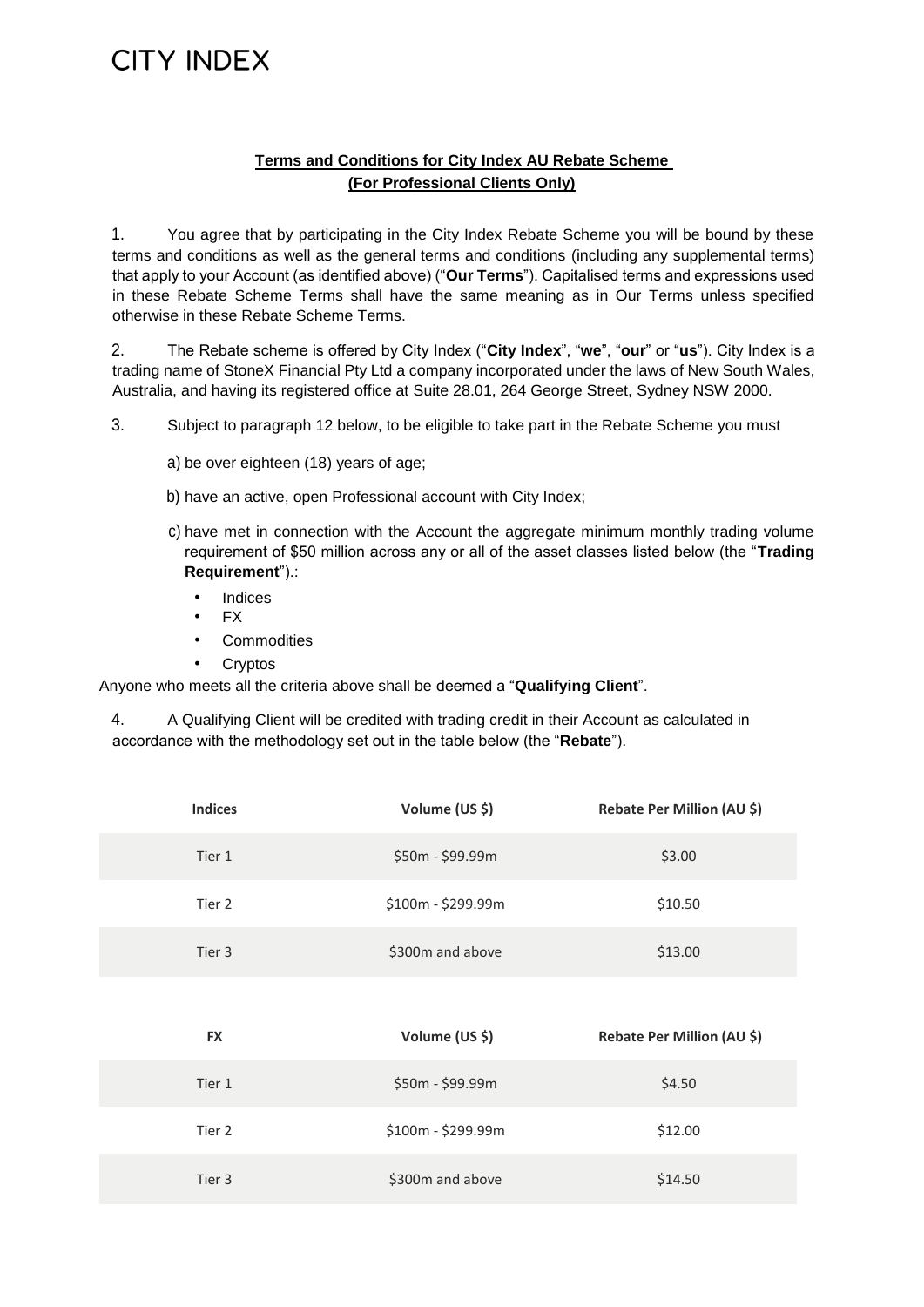# CITY INDEX

| <b>Commodities</b> | Volume (US \$)     | Rebate Per Million (AU \$) |
|--------------------|--------------------|----------------------------|
| Tier 1             | $$50m - $99.99m$   | \$4.50                     |
| Tier 2             | \$100m - \$299.99m | \$12.00                    |
| Tier 3             | \$300m and above   | \$14.50                    |

| <b>Cryptos</b> | Volume (US \$)     | Rebate Per Million (AU \$) |
|----------------|--------------------|----------------------------|
| Tier 1         | $$50m - $99.99m$   | \$4.50                     |
| Tier 2         | $$100m - $299.99m$ | \$12.00                    |
| Tier 3         | \$300m and above   | \$14.50                    |

5. Subject to these Rebate Scheme Terms, once the Rebate has been applied to a Qualifying Client's Account, it may be retained, converted into cash balance, withdrawn or transferred.

6. The Trading Requirement must be met by close of business on the last day of the calendar month for the Qualifying Client's Account to be credited with the Rebate in accordance with paragraph 7 below.

7. We shall apply the Rebate, if applicable, to a Qualifying Client's Account in the first week of the calendar month following the month in which the Trading Requirement is met.

8. This Rebate Scheme is available to self-directed Qualifying Clients only. Managed accounts, Direct Market Access ("DMA") accounts and accounts referred by an Introducing Broker are not eligible to participate in the Rebate Scheme.

9. The Account must be open and not the subject of any dispute with us or in default on the date the Rebate becomes payable.

10. Under no circumstances will we be liable for any losses that a Qualifying Client may incur as a result of trading on their Account(s). The Rebate is not intended to change a Qualifying Client's risk preferences or investment strategies and we accept no responsibility for the same.

11. Notwithstanding any other provision of these Rebate Scheme Terms, we shall have the sole discretion to determine your eligibility under these Rebate Scheme Terms, including, without limitation, whether or not you are a Qualifying Client or whether or not you have met the Trading Requirement. We have the right not to accept a Qualifying Client as a Client for any reason or without reason as we shall determine in our sole discretion.

12. Our employees or other producers or suppliers associated with this Rebate Scheme, their advertising, printing and publicity agencies, and their immediate family members (i.e. any person residing in the household of the aforementioned people) will not be eligible to participate in the Rebate Scheme.